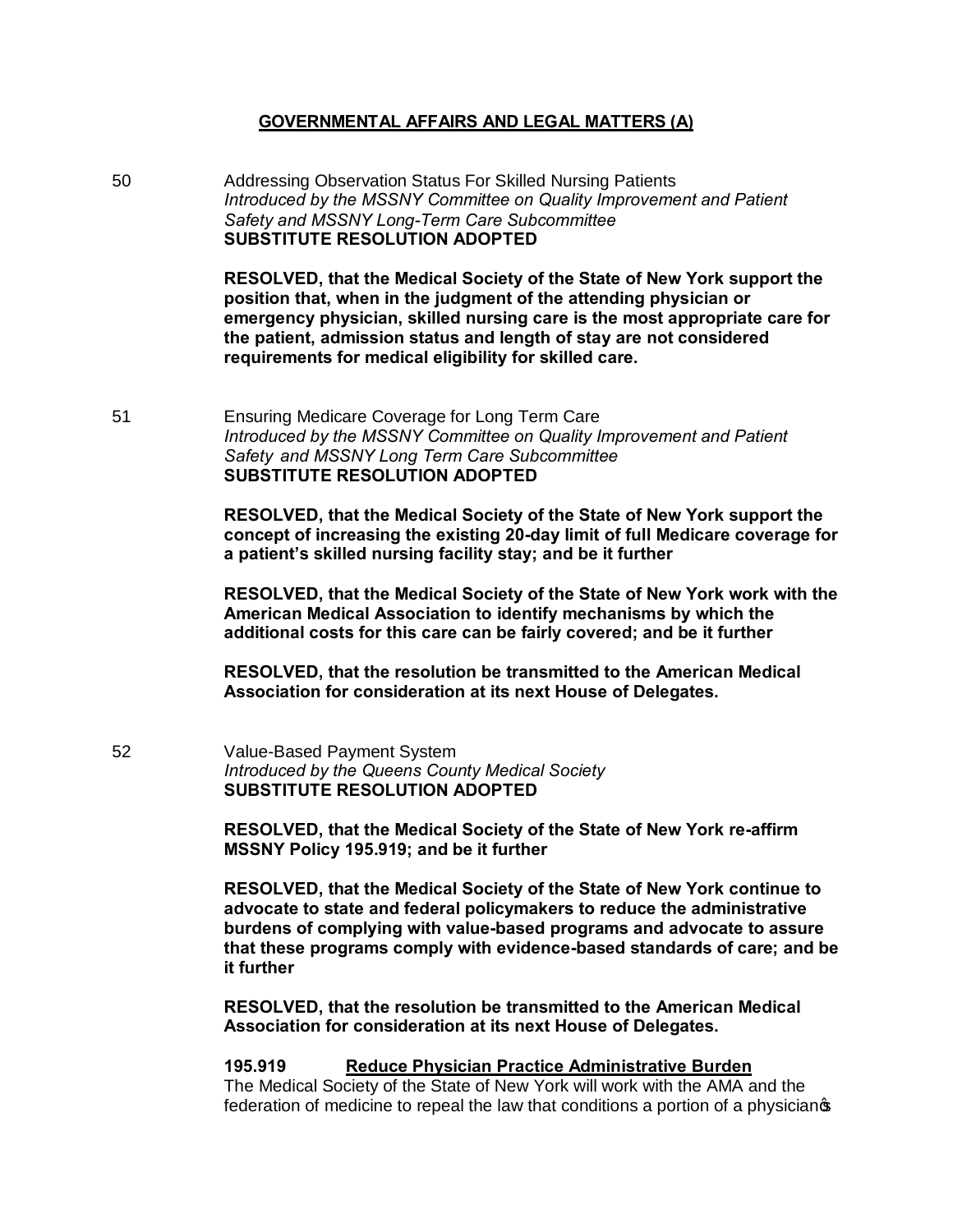Medicare payment on compliance with the Medicare Merit-Based Incentive Payment System (MIPS) and Alternative Payment Models (APM) programs. Should full repeal not be achievable, the Medical Society of the State of New York will work with the AMA and the federation of medicine to advocate for legislation and/or regulation which would significantly reduce the administrative burdens and penalties associated with compliance with the MIPS and APM programs. The New York delegation will introduce a resolution at the June AMA House of Delegates meeting calling for similar action. (HOD 2017-54)

53 Rebalancing of Facility Fees and Service Fees *Introduced by the New York State Society of Plastic Surgeons* **SUBSTITUTE RESOLUTION ADOPTED**

> **RESOLVED, that the Medical Society of the State of New York re-affirm MSSNY Policy 265.844; and be it further**

**RESOLVED, that the Medical Society of the State of New York advocate for legislation or other regulatory mechanisms to eliminate unjustified discrepancies in payment schedules across different sites of service with the goal of creating more equitable payment schedules.** 

#### **265.844 Office Based Surgery Reimbursement**

The Medical Society of the State of New York will seek legislation to require health plans to provide facility fee reimbursement to physicians and/or medical practices that obtained State-mandated accreditation for their office-based surgical suite(s). The new legislation should mandate that facility fee reimbursement paid to physicians and/or medical practices issued by the health plan be fair and equitable, which means that payment by plans be no less than 50% of the rate paid to Ambulatory Surgical Centers (ASCs) or Hospitals for the room use of the ER, OR, OPD or Clinic, which will enable the plans to realize cost containment savings by paying physicians and/or medical practices, rather than paying the full ASC or Hospital room use rate. (HOD 2017-255).

54 Fair Health Transparency *Introduced by the New York State Society of Orthopaedic Surgeons* **SUBSTITUTE RESOLUTION ADOPTED**

> **RESOLVED, That the Medical Society of the State of New York re-affirm MSSNY Policy 265.852; and be it further**

**RESOLVED, that the Medical Society of the State of New York continue to work with Fair Health to ensure appropriate transparency and fairness in the collection and presentation of its usual and customary charge data; and be it further** 

**RESOLVED, that MSSNY continue to work with Fair Health to ensure appropriate representation by practicing primary and specialty care physicians on the Fair Health Board of Directors.**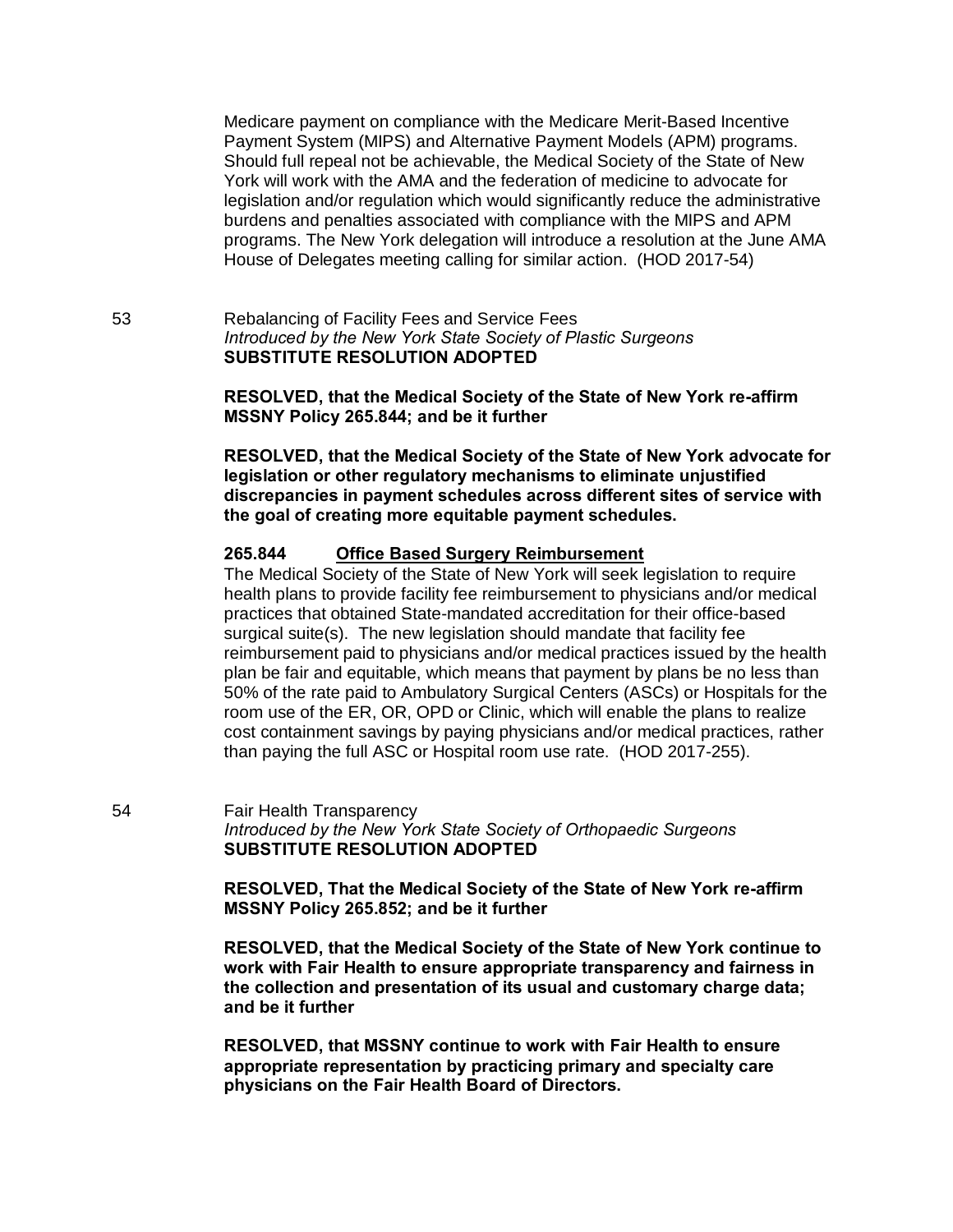### **265.852 Ensuring FAIRHEALTH Integrity**

The Medical Society of the State of New York will continue to work with Fair Health to assure optimal physician charge data collection and presentation. (HOD 2016-59)

55 Emergency Out of Network Services *Introduced by the Nassau County Medical Society* **SUBSTITUTE RESOLUTION ADOPTED**

> **RESOLVED, that the Medical Society of the State of New York work with the American Medical Association to pursue legislation or regulation to require health plans not regulated by the State of New York to pay physicians for emergency out of network care at least at the 80th percentile of charges for that particular geo-zip, as reported by the Fair Health database, and be it further**

> **RESOLVED, that this resolution be forwarded to the AMA for consideration at its next House of Delegates meeting.**

56 Unfair Dis-enrollment Practices of Insurance Companies *Introduced by the Nassau County Medical Society* **MSSNY POLICY RE-AFFIRMED IN LIEU OF RESOLUTION 56**

#### **165.980 Dismissals for Cause in Managed Care Contracts:**

The Medical Society of the State of New York shall seek legislation that no terminations or non-renewals of physician contracts with managed care plans shall be valid without cause, and will seek the introduction of legislation which would require managed care plans to provide all physicians with a fair and equitable due process appeal if they are excluded from a managed care plan regardless of the reasons for such exclusion and irrespective of whether such exclusion is considered to be a termination or a non-renewal. Such due process hearing shall be held before a panel which is composed of three New York State licensed physicians, one of whom is chosen by the plan, one of whom is chosen by the physician who is the subject of the hearing, and the third who is chosen by the other two members of the panel. At this hearing, the physician shall be entitled to be advised of the reason for his de-selection and shall be provided with: (a) the opportunity to be represented by counsel, and (b) the right to call witnesses and present evidence in support of this position. (HOD 1997-53; Reaffirmed HOD 2014*)*

57 Prohibit Retrospective ER Coverage Denial *Introduced by the 9th District Branch, MSSNY* **SUBSTITUTE RESOLUTION ADOPTED**

> **RESOLVED, that the Medical Society of the State of New York re-affirm MSSNY Policy 265.918; and be it further**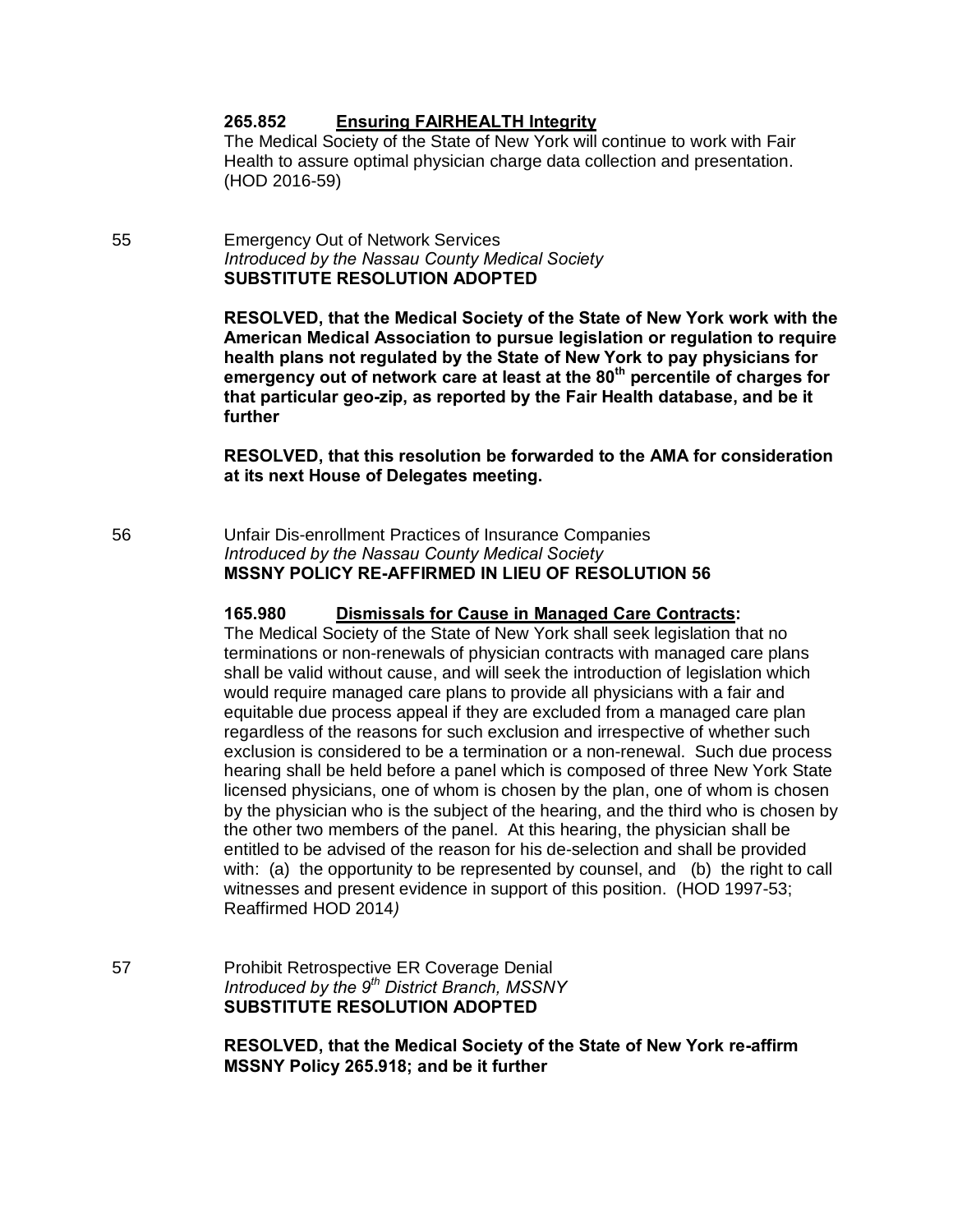**RESOLVED, that the Medical Society of the State of New York work to assure strong enforcement of the New York and federal laws that require health insurance companies to cover emergency room care when a patient reasonably believes they are in need of immediate medical attention, including the imposition of meaningful financial penalties on insurers who do not follow the law; and be it further**

**RESOLVED, that this resolution be forwarded to the AMA for consideration at its next House of Delegates meeting.**

**265.918 Payment for Urgent and Emergent Health Care Services**: That MSSNY seek public policy, regulation or legislation that would require health care payers in New York to pay for all reasonable urgent and emergent medical services for their covered patients, that the definition of reasonable urgent medical services should carry the prudent layperson standard similar to what is already in effect for emergent medical services, and that health care payers reimburse out of network physicians for care provided on urgent or

emergency basis at a level which the physician believes fairly reflects the costs of providing a service and the value of their professional judgment. (Council 1/26/06; Reaffirmed HOD 2017)

58 Limiting Insurers from Unilaterally Modifying Contracts *Introduced by the 9th District Branch, MSSNY* **MSSNY POLICY RE-AFFIRMED IN LIEU OF RESOLUTION 58**

# **165.908 Insurer Practices Oversight by the Appropriate State**

**Agencies:** MSSNY will seek legislation, regulation or other appropriate means to prohibit health insurance companies from unilaterally changing any material contract provision; and, if unable to obtain such change to the law, seek to assure that such material contract changes are reviewed and subject to prior approval by appropriate state agencies, including the Departments of Health and Insurance, with interested groups being given the opportunity to provide comment. (HOD 2007-58; Reaffirmed HOD 2011-57)

59 Insurance Denials after Precertification *Introduced by the Nassau County Medical Society* **MSSNY POLICY RE-AFFIRMED IN LIEU OF RESOLUTION 59**

**165.923 Approval by Insurance Companies to Providers:**

MSSNY will seek legislation assuring that insurance companies remain obligated to pay for all services that have been pre-authorized, unless such authorization was obtained fraudulently. (HOD 2002-73; Reaffirmed HOD 2004-83; HOD 2007-67; HOD 2008-50)

60 Utilization Review *Introduced by the 3rd and 4th District Branches, MSSNY* **ADOPTED AS AMENDED**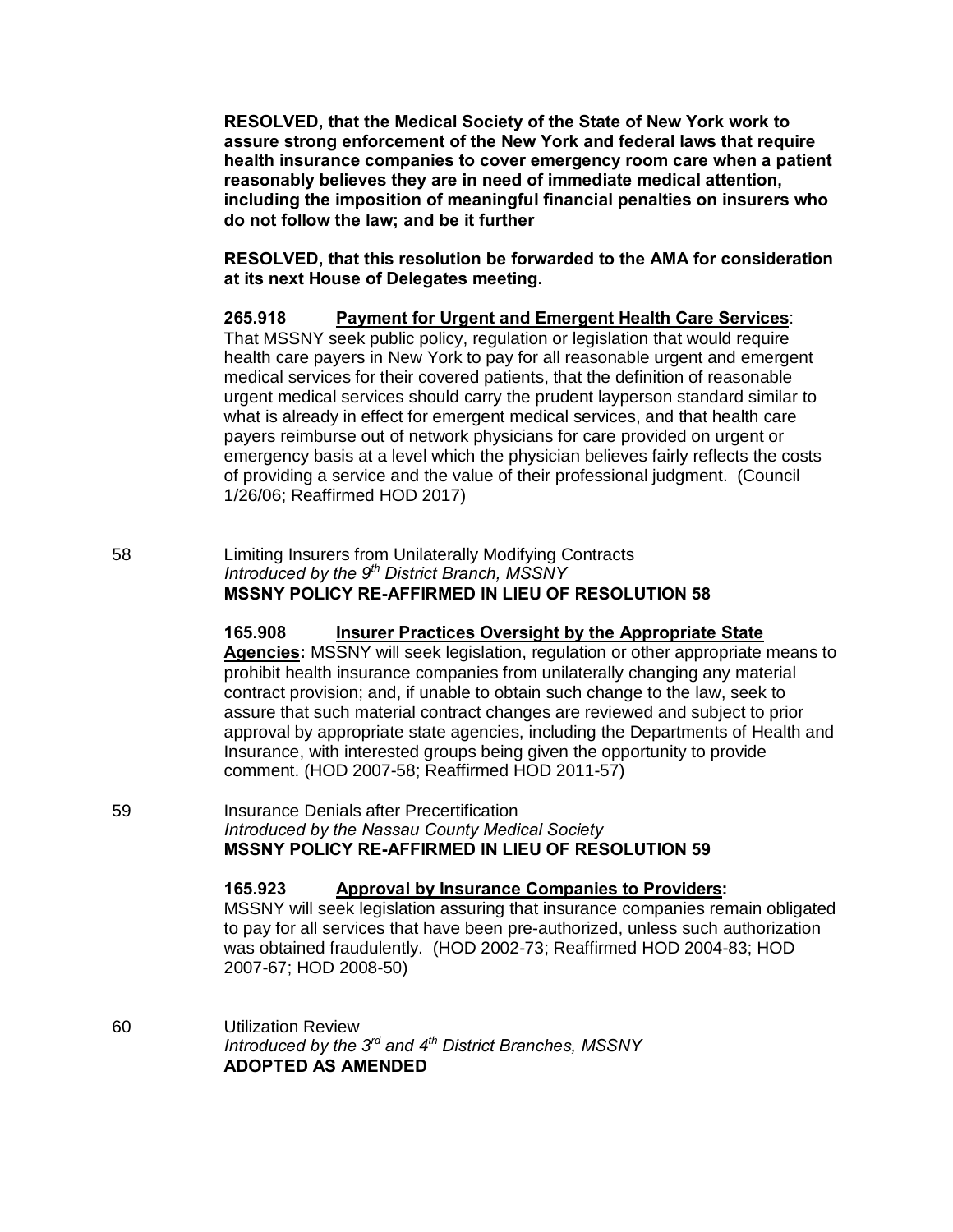**RESOLVED, that the Medical Society of the State of New York seek legislation/regulation that requires insurance companies, peer review organizations, CMS, and others to use the review criteria that existed at the time that services were provided when making their determinations; and be it further**

**RESOLVED, that the Medical Society of the State of New York bring a similar resolution to the AMA House of Delegates.**

61 Modernizing OPMC *Introduced by the Suffolk County Medical Society* **SUBSTITUTE RESOLUTION ADOPTED**

> **RESOLVED, that the Medical Society of the State of New York continue to work with the New York State Department of Health, and the Office of Professional Medical Conduct to educate physicians about the procedures and activities of the OPMC; and be it further**

> **RESOLVED, that the Medical Society of the State of New York seek that the Office of Professional Medical Conduct expunge any complaint, after a period of two years, that has been determined to be invalid or dismissed.**

62 MSSNY Supports Health Information Exchange *Introduced by the 5th and 6th District Branches, MSSNY* **ADOPTED AS AMENDED** 

> **RESOLVED, That the Medical Society of the State of New York (MSSNY) reaffirm its support for the use of Health Information Exchange services by member physicians and their associated organizations; and be it further**

**RESOLVED, that MSSNY encourage physicians to contribute patient data to their local Health Information Exchange, while advocating for policies that assure that patient data is adequately secured; and be it further**

**RESOLVED, that MSSNY continue to work with New York eHealth Collaborative (NYeC) and the New York State Department of Health (DOH) to better assure the usability of data and to protect physicians from bearing the cost of contributing data to Health Information Exchanges.**

63 Integrating Medical Records *Introduced by the Schoharie County Medical Society, and the 3rd and 4th District Branches, MSSNY* **REFERRED TO COUNCIL**

> **RESOLVED, that the Medical Society of the State of New York advocate for development of a model for mental health documentation that would allow portions of mental health and substance use disorder records to be available to other clinicians, and to include at least diagnoses, treatment plans, medication changes, and allergies.**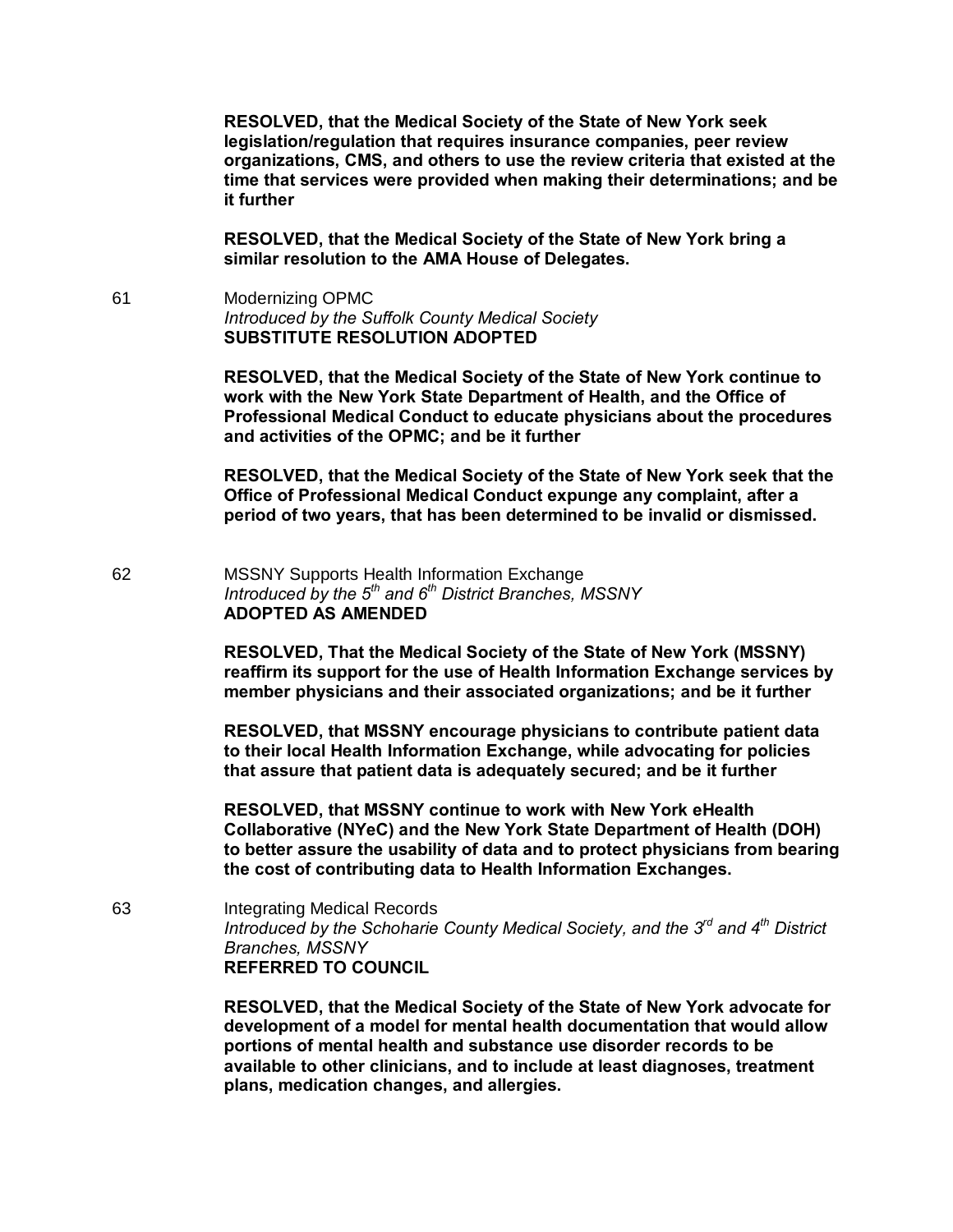64 Cancelling Prescriptions through EHRs *Introduced by the Schoharie County Medical Society, and the 3rd and 4th District Branches, MSSNY* **ADOPTED AS AMENDED** 

> **RESOLVED, that the Medical Society of the State of New York advocate that all pharmacies, prescription programs, and Electronic Health Records (EHRs) vendors adopt technologies for physicians to easily cancel medications electronically.**

65 Pathology Specimens *Introduced by the New York State Society of Orthopaedic Surgeons* **SUBSTITUTE RESOLUTION ADOPTED**

> **RESOLVED, that the Medical Society of the State of New York work with the Healthcare Association of New York State (HANYS) to assure the development of hospital policies that give appropriate discretion to physicians to determine which specimens should be sent for pathological analysis.**

66 Life-threatening Complications with Hip Replacements *Introduced by Edward W. Powers MD - As an Individual Delegate* **REFERRED TO COUNCIL**

> **RESOLVED, That the Medical Society of the State of New York (MSSNY) work for legislation and/or regulations, requiring physicians to identify (through the hip registry and other records) patients who have received cobalt/chromium metal-on-metal hip implants, and**

**1. To notify these patients of the dangerous medical conditions that have been associated with these implants (the costs of this research and the patient notifications to be borne by the manufacturers); and 2. To conduct frequent serial testing of these patients' blood for cobalt and chromium levels (this testing also to be paid for by the manufacturers); and be it further**

**RESOLVED, That the Medical Society of the State of New York ask the American Medical Association to establish more stringent guidelines for hip replacement surgery, to protect the public from the life-threatening conditions associated with cobalt/chromium metal-on-metal hip implants.**

67 Diabetic Shoes *Introduced by Allen Small, MD - as an Individual Delegate* **SUBSTITUTE RESOLUTION ADOPTED**

> **RESOLVED, that the Medical Society of the State of New York work with the NYS Society of Orthopedic Surgeons, primary care societies, and the New York State Podiatric Association towards creating a standardized form to request diabetic footwear**